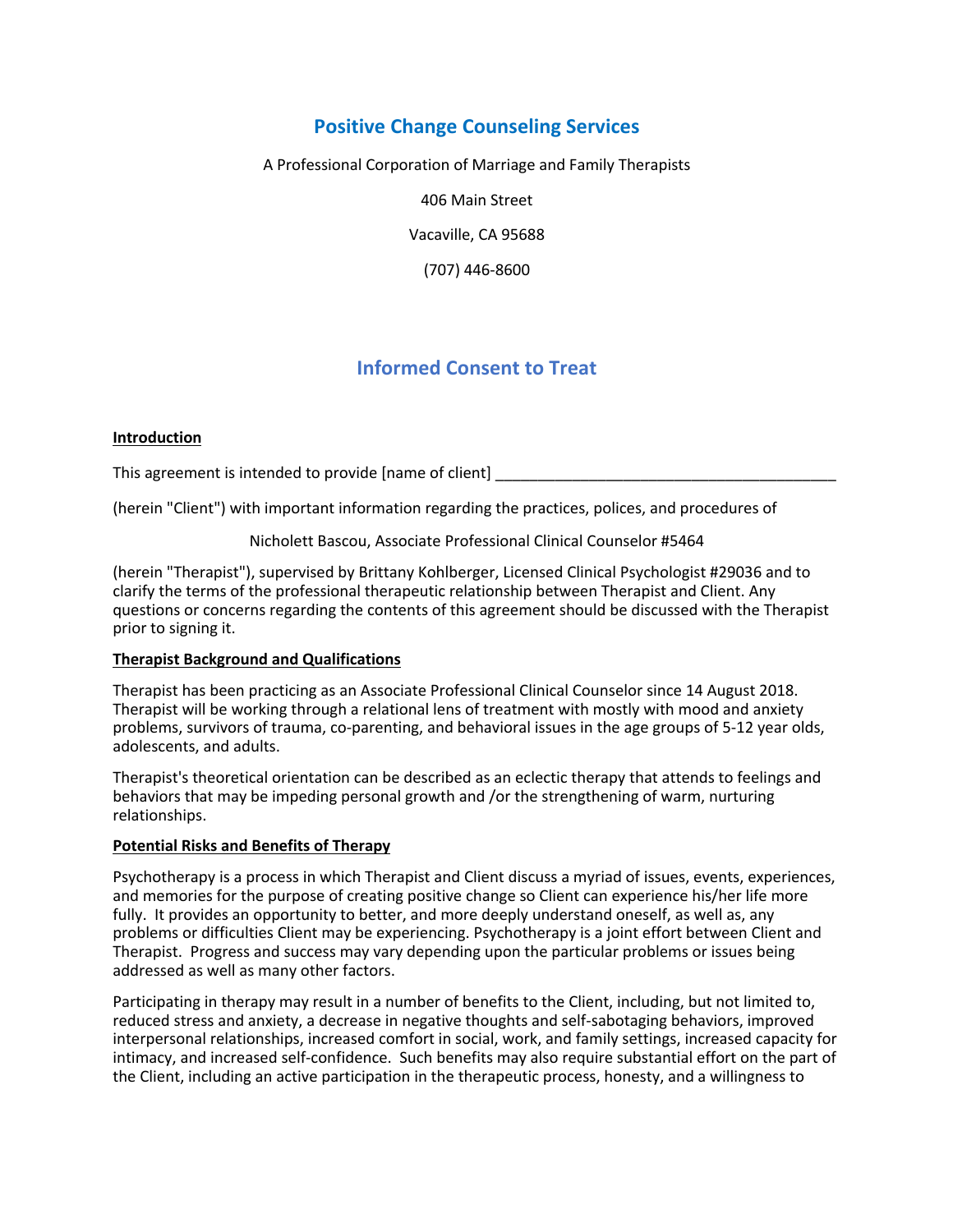change feelings, thoughts, and behaviors. There is no guarantee that therapy will yield any or all of the benefits listed above.

Participating in therapy may also involve some discomfort, including remembering and discussing unpleasant events, feelings, and experiences. The process may evoke strong feelings. There may be times in which the Therapist will challenge Client's perceptions and assumptions, and offer different perspectives. The issues presented by the Client may result in unintended outcomes, including changes in personal relationships. Client should be aware that any decision on the status of his/her personal relationships is the responsibility of the Client.

During the therapeutic process, some Clients find they feel worse before feeling better. Personal growth and change may be easy and swift at times, yet slow and frustrating at other times. Client should address any concerns he/she has regarding progress in therapy with Therapist.

# **Professional Consultation**

Professional consultation is an important component of a healthy psychotherapy practice. As such, Therapist regularly participates in clinical, ethical, and legal consultation with appropriate professions. During such consultations, Therapist will not reveal any personally identifying information regarding Client.

# **Records and Record Keeping**

Therapist will record notes of each session and any other significant activity such as phone conversation, collaborative treatment meetings, and other significant events regarding Client. These notes constitute Therapist's clinical and business records, which by law, Therapist is required to maintain. Such records are the sole property of Therapist/Positive Change Counseling Services. Therapist will not alter record keeping process at the request of any Client. Should Client request a copy of Therapist's records, such a request must be made in writing. Therapist reserves the right, under California law, to provide Client with a treatment summary in lieu of actual records. Therapist also reserves the right to refuse to produce a copy of the record under certain circumstances, by may, as requested, provide a copy of the record to another treating health care provider. Therapist will maintain Client's records for ten years following termination of therapy. However, after ten years, Client's record will be destroyed in a manner that preserves Client's confidentiality.

# **Confidentiality**

The information disclosed by Client is generally confidential and will not be released to any third party without written authorization from Client, except where required or permitted by law. Exceptions to confidentiality include, but not limited to, reporting child, elder and dependent adult abuse, when a Client makes a threat of violence towards a reasonably identifiable victim, or when a Client is dangerous to himself/herself or the person or property of another.

#### **Client Litigation**

Therapist will not voluntarily participate in any litigation, or custody dispute in which Client and another individual, or entity, are parties. Therapist has a policy of not communicating with Client's attorney and will generally not write or sign letters, reports, declarations, or affidavits to be used in Client's legal matter. Therapist will generally not provide records or testimony unless compelled to do so. Should Therapist be subpoenaed, ordered by a court of law, to appear as a witness in an action involving Client, Client agrees to reimburse Therapist for any time spent for preparation, travel, or other time in which Therapist has made self available for such an appearance at Therapist's usual and customary hourly rate of \$110.

#### **Psychotherapist-Client Privilege**

The information disclosed by Client, as well as any records created, is subject to the Psychotherapist-Client privilege. The Psychotherapist-Client privilege results from the special relationship between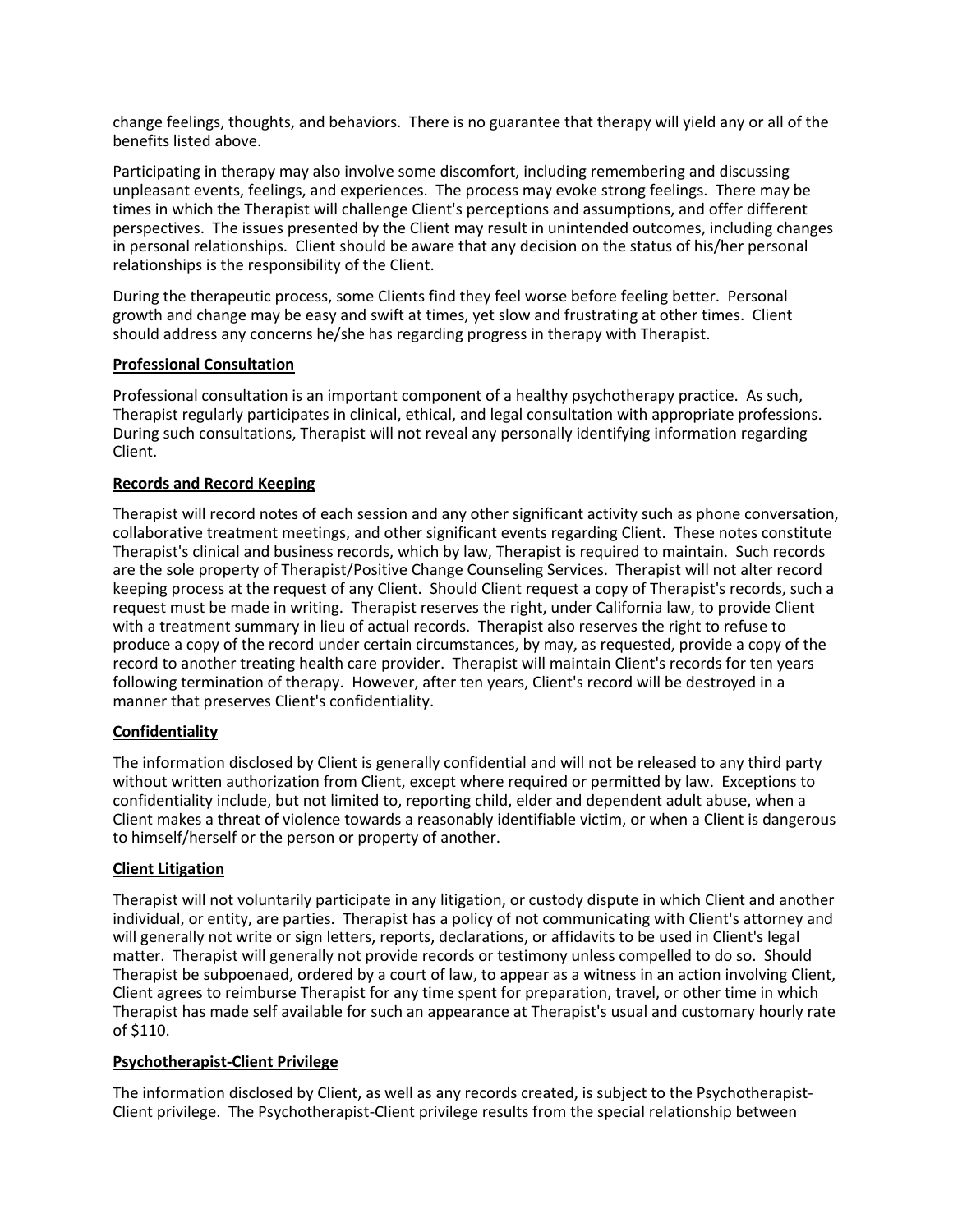Therapist and Client in the eyes of the law. It is akin to Attorney-Client privilege or the Doctor-Patient privilege. Typically, the Client is the holder of the Psychotherapist-Client privilege. If Therapist received a subpoena for records, deposition testimony, or testimony in a court of law, Therapist will assert the Psychotherapist-Client privilege on the Client's behalf until instructed, in writing, to do otherwise by the Client or Client's representative. Client should be aware that he/she might be waiving the Psychotherapist-Client privilege if he/she makes his/her mental or emotional state an issue in the legal proceeding. Client should address any concerns he/she might have regarding the Psychotherapist-Client privilege with his/her attorney.

# **Consent to Treat and Waiver of Risks of TeleHealth**

As deemed appropriate, Client voluntarily agrees to receive online therapy services for an assessment, continued care, treatment, or other services and authorize Therapist to provide such care, treatment, or services as are considered necessary and advisable. I understand and agree that I will participate in the planning of my care, treatment, or services and that I may withdraw consent for such care, treatment, or services that I receive through Therapist at any time. I understand Therapist will determine on an ongoing basis whether the condition being assessed and/or treated is appropriate for online therapy.

In case of technology failure on HIPPA compliant video platform during a session, Therapist and Client are responsible to attempt reconnection via HIPPA compliant platform or private phone to continue session.

Client agrees to take full responsibility for the security of communications and establishing a safe and confidential location/environment. Recording, including screenshots, of sessions will not be allowed except with written consent for a clinically appropriate purpose.

**If, for any reason, Therapist is unable to connect or reconnect via technology/phone and Client is in an immediate crisis or a potentially life-threatening situation, Client will get immediate emergency assistance by calling 911. If at the point of a disconnection and inability to reconnect with Client, Therapist feels Client may be unsafe with self or others, Therapist will make a clinical decision to call Client's identified emergency contact and/or 911.**

# **Fee for Services**

The usual and customary fee for service is \$110 for the initial 60 minute session and \$100 for every 45- 50 minute session thereafter. Sessions longer than 50 minutes are charged for the additional time pro rata. (60 minute session is charged at rate of \$110.) Therapist reserves the right to periodically adjust this fee. Client will be notified of any fee adjustment in advance. In addition, this fee may be adjusted by contract with insurance companies, managed care organizations, or other third party payors, or by agreement with Therapist.

Telephone calls lasting more than ten minutes will be charged at same in-session rate outlined above.

Payment for services is due at time of service.

# **Insurance**

Client is responsible for any and all fees not reimbursed by insurance. Client is responsible for verifying and understanding the limits of coverage, as well as co-payments and deductibles.

# **Cancellation Policy**